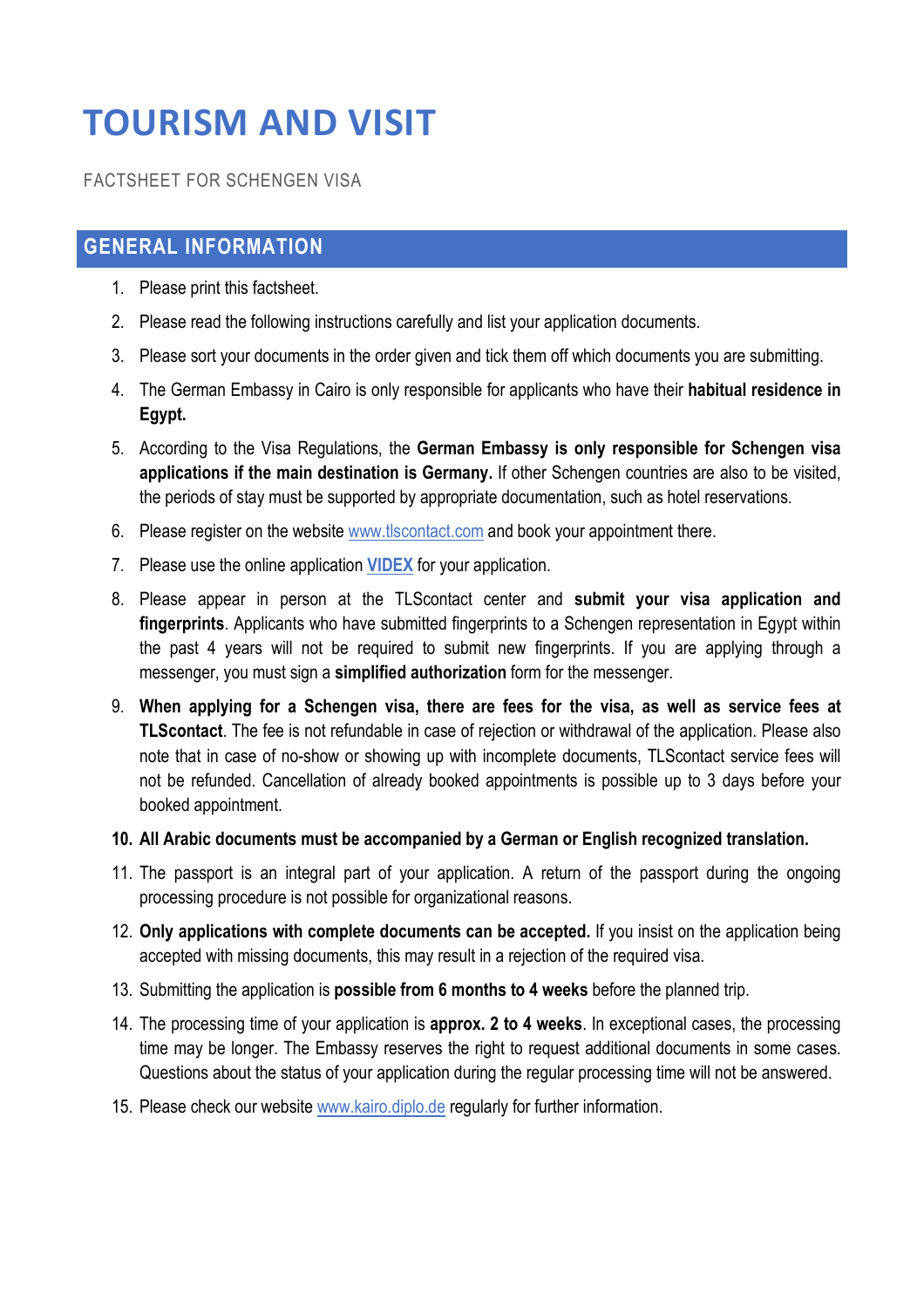## **BASICLY REQIRED DOCUMENTS**

### PASSPORT

Passport is not older than ten years, has at least two blank pages left and is not damaged.

The passport is valid for at least three months after the requested period of stay abroad.

The passport has been signed by the passport holder before submitting the application.

The passport holder is clearly to be identified with the passport photo.

 Copies of the data page, page 3 and previous visas (Schengen Visa, USA, UK, Canada) have been made.

Copies of the last existing visas in the old passports have been made.

# APPLICATION FORM AND INSTRUCTIONS

Fully completed and personally signed VIDEX application form and the accompanying instruction.

#### CURRENT BIOMETRIC PERSONAL PHOTO (1 PHOTO)

Please do not glue the passport photo onto the form! Information about the passport photo can be found at www.biometrisches-passbild.net

The passport photo is not older than 6 months.

The passport photo is taken with a white or light gray background.

The passport photo has not been digitally modified

# TRAVEL HEALTH INSURANCE

The insurance is valid for all Schengen countries in the period applied for.

The minimum coverage amount is €30,000.

There is no limit or exclusion of treatment (Covid19, pregnancy, age restriction…)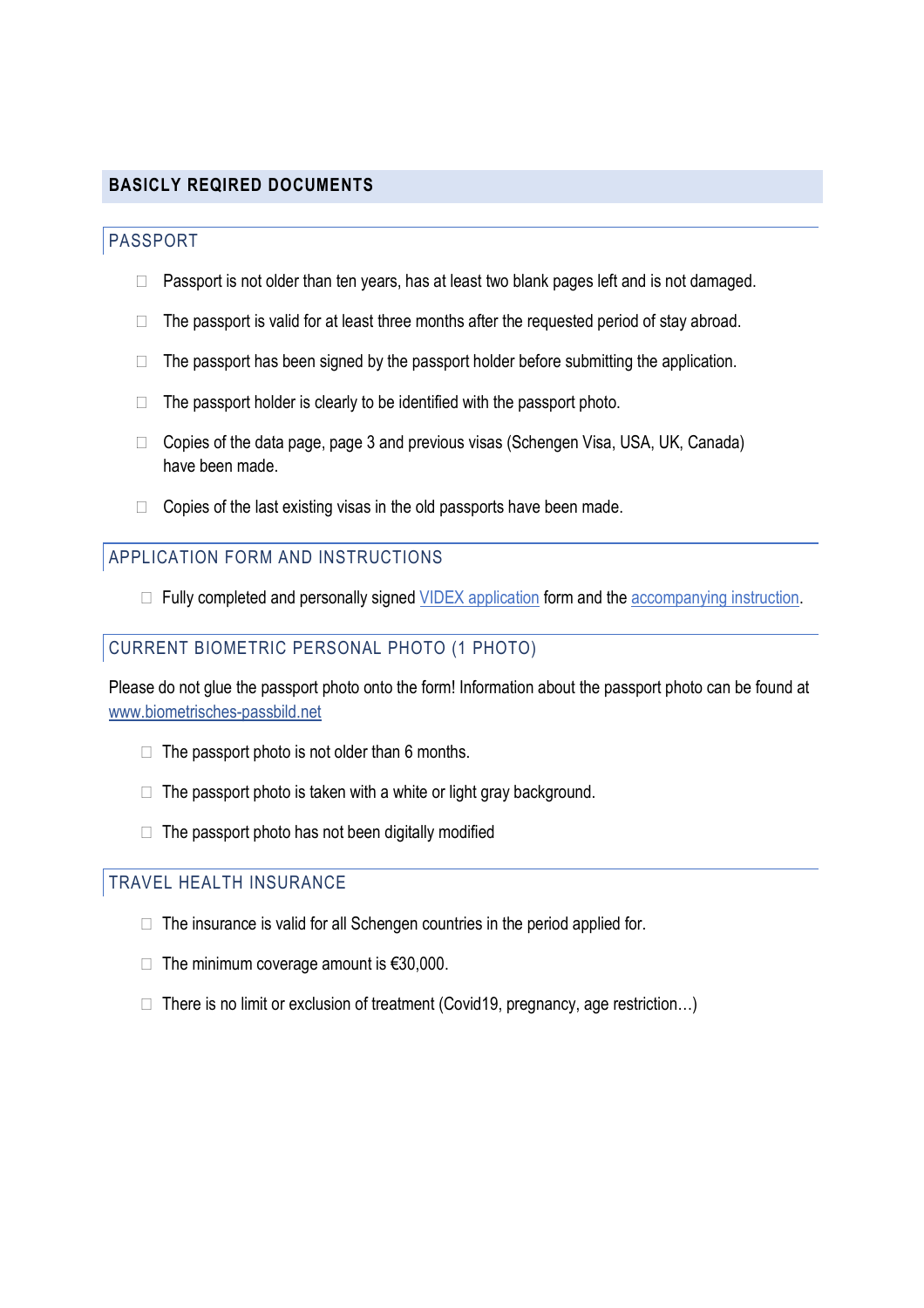## CERTIFICATE OF TRAVEL HISTORY FOR FIRST TIME APPLICATION (FROM MOGAMA).

| ARE YOU APPLYING FOR A<br><b>SCHENGEN VISA FOR THE FIRST</b><br>TIME, DO YOU RESIDE IN EGYPT<br>AND ARE YOU OLDER THAN 16? | You need a certificate of your travel movements<br>(from Mogama) in English or German translation.                                                                               |
|----------------------------------------------------------------------------------------------------------------------------|----------------------------------------------------------------------------------------------------------------------------------------------------------------------------------|
| YOU HAVE ALREADY RECEIVED A<br><b>SCHENGEN VISA BEFORE?</b>                                                                | You do not need a certificate of your travel<br>movements (from Mogama), if copies of the<br>previous visas (Schengen Visa, USA, Canada,<br><b>Great Britain) are available.</b> |
| YOU HAVE LOST YOUR<br>PASSPORT?                                                                                            | You need a certificate of your travel movements<br>(from Mogama) for the last 7 years and a police<br>report of lost in English or German translation.                           |

#### **PROOF OF THE TRAVEL PURPOSE**

#### ACCOMMODATION

#### **TOURISM**

 You have an existing, valid hotel reservation including booking number and pin? Please attach a copy of the reservation to your application.

# **VISIT**

## YOU HAVE A FORMAL LETTER OF COMMITMENT

 formal letter of commitment (original + 1 copy) date of issue not older than 6 month copy of passport and copy of residence permit of the inviter

### INFORMAL INVITATION

 signed informal invitation includes complete address and contact data of the inviter copy of passport and copy of residence permit of the inviter

## **FLIGHT**

Please attach an existing, valid flight reservation to your application (round-trip).

## **ITINERARY**

Please include information about the itinerary, purpose of stay, and plans.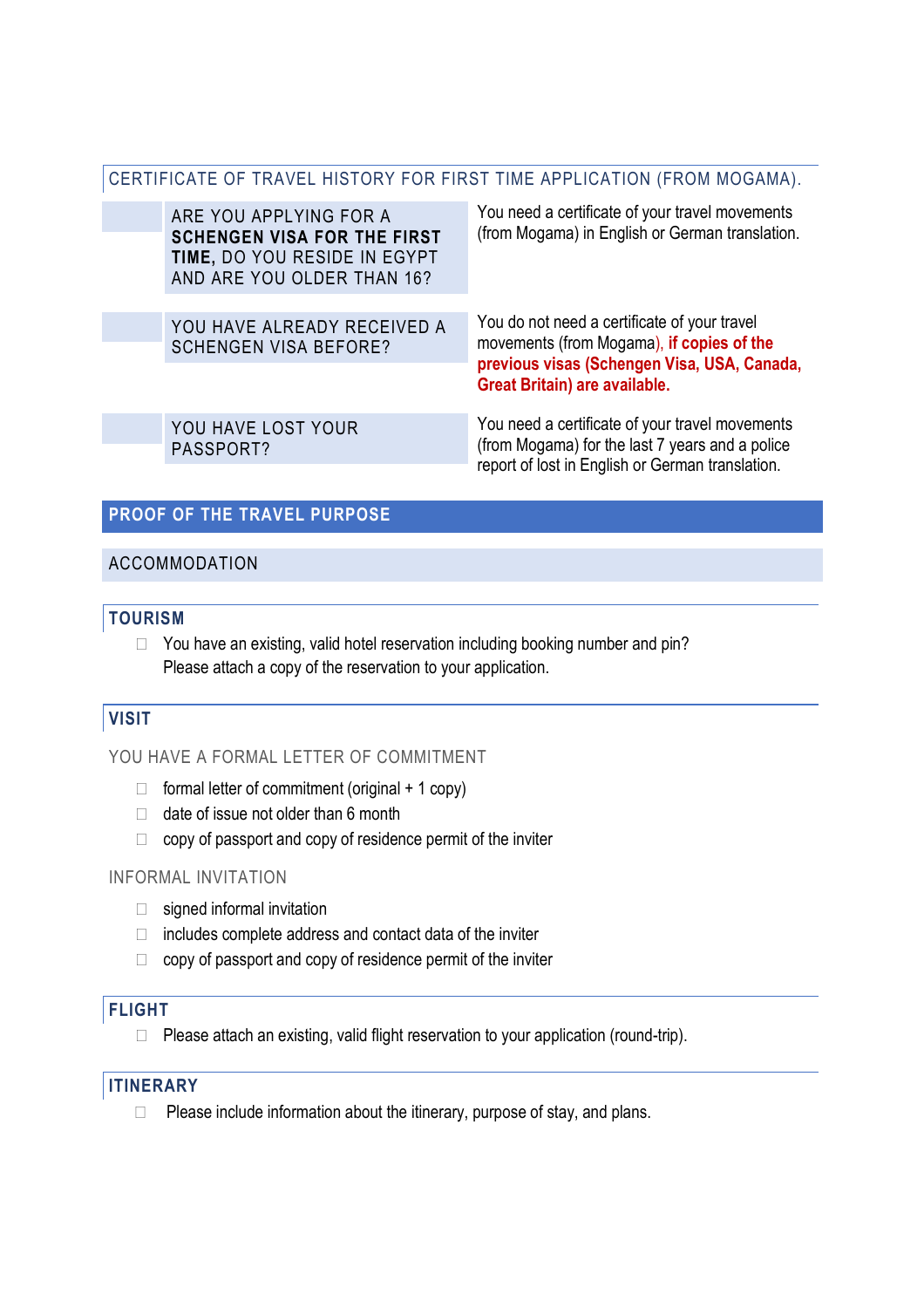## **PROOF OF FAMILY AND ECONOMIC ROOTS IN EGYPT**

### **FAMILY ROOTING**

 Please attach an extract from the Egyptian family register in German or English translation. Are you widowed? Please attach the death certificate of the deceased in German or English translation.

#### **VISIT OF CHILDREN OR RELATIVES LIVING IN GERMANY**

In addition to the information on family roots, please enclose a **copy of the passport and residence permit of the child living in Germany or of the relative living in Germany**, as well as proof of relationship (e.g. birth certificate, marriage certificate, etc.).

## **ECONOMIC ROOTS**

#### EMPLOYEE

**current employer's letter** with following details translated to German or English

- name, position, duration of employment
- Amount of monthly salary and proof of receipt (cash or bank transfer)
- purpose of stay and duration of stay
- social insurance number
- address, telephone number, e-mail, and business field of the company
- Name of the signatory

 *Additionally* **your own**, chronologically ordered and signed stamped bank statements of the last 6 months if available: savings, securities, proof of ownership (for example, car, house, etc.)

## SELF-EMPLOYED / BUSINESS

Please provide the following documents:

 copy of the current and **valid commercial register** and **current valid tax card** of the company translated to German or English

chronologically arranged, stamped **bank statements of the company** of the last 6 month

 *Additionally*: **your own**, chronologically ordered and signed stamped **bank statements of the last 6 months** and, *if available*: savings, securities, proof of ownership (for example, car, house, etc.).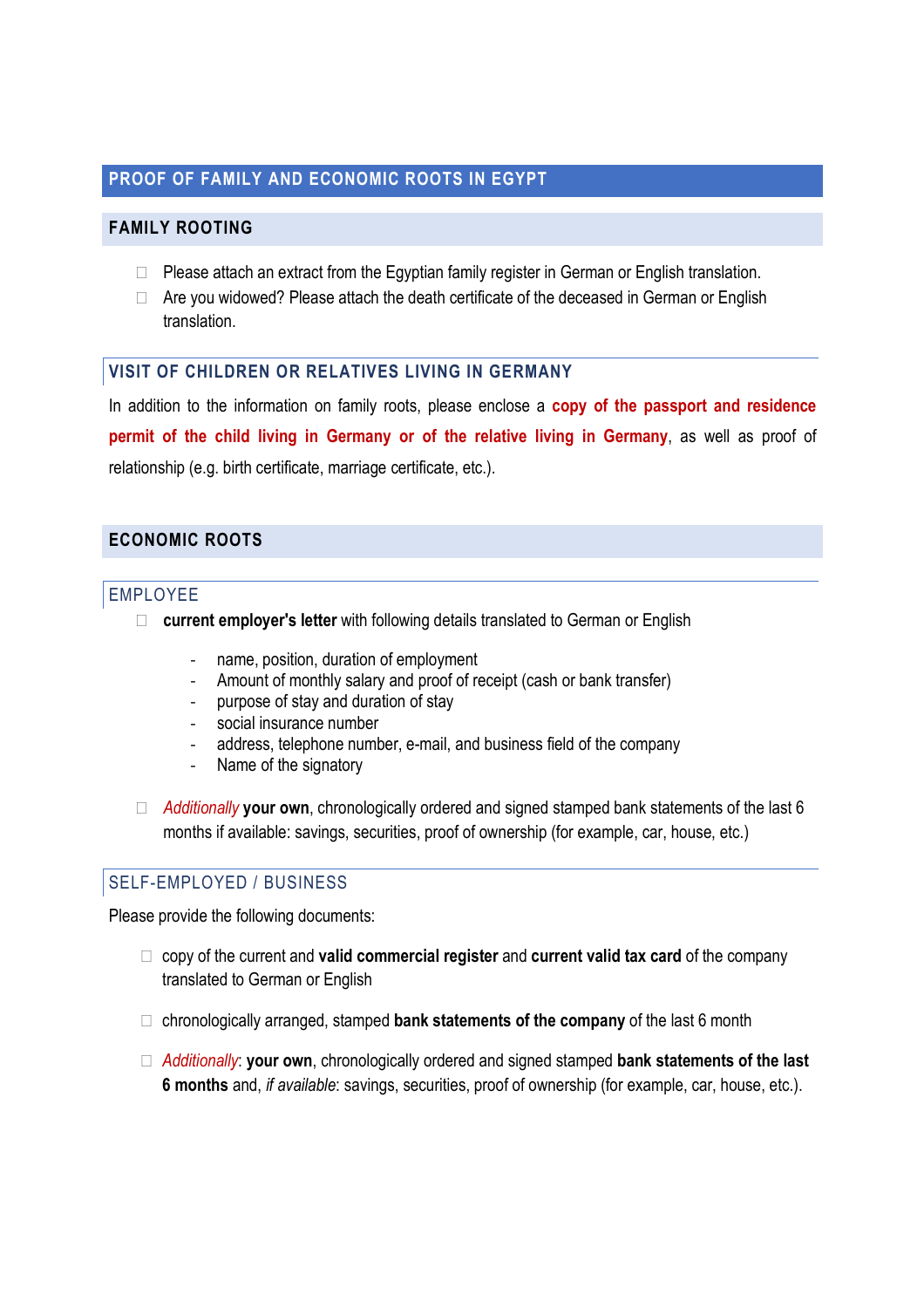## YOU ARE STILL STUDYING OR HAVE JUST FINISHED YOUR STUDIES OR ARE STILL GOING TO SCHOOL?

Please provide the following documents:

current school certificate or last school leaving certificate

proof of university graduation or last university certificate

## YOU ARE ALREADY RETIRED OR ON PENSION?

Please provide the following documents:

#### **pension/retirement certificate**

 *Additionally your own*, chronologically ordered and signed stamped bank statements of the last 6 months and, if available: savings, securities, proof of ownership (for example, car, house, etc.).

#### **VISA FEES**

The Visa fee is **80,00 Euro** and must be paid in local currency.

Children under 6 years are free of charge.

Children between 6 and 12 years pay the reduced fee of 40,00 Euro

The fee is not refundable in case of refusal or withdrawal of the application. Please note that in case of noshow or showing up with incomplete documents, TLScontact will not refund the service fee. Cancellation of already booked appointments is possible up to 3 days before your appointment.

#### Notice!

Do not lose time and money by wrong information! You can find all information about VISA and entry regulations on our website www.kair.diplo.de .

If you do not find information to your questions there, write us via our contact form.

Third parties, such as travel agencies, writing agencies, consultants, etc. or other websites give false information. If you trust this information, your request may be delayed and you lose money. Especially if someone asks for money for visa information, you should become suspicious.

The information provided by the German Embassy is free of charge.